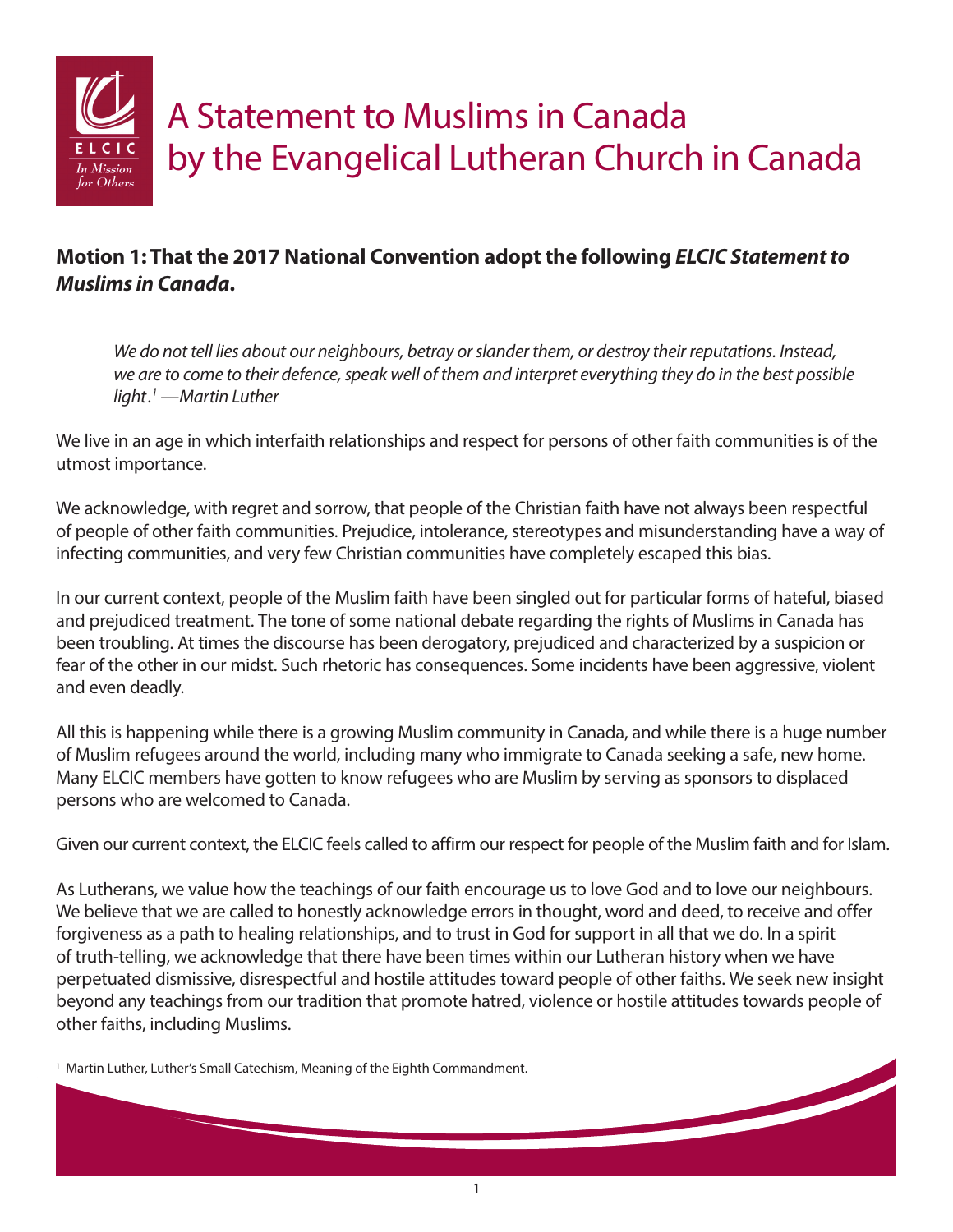In 1995, the ELCIC Convention adopted a *Statement to the Jewish Community in Canada*. Recalling words from this statement, we affirm our fervent wish to live our faith in Jesus Christ in love and full respect for all Muslims. Hostility toward people of other faith communities is an affront to the gospel, a contradiction of its central teachings, and a violation of our hope and calling. We pledge this church to oppose prejudice and bigotry in our own circles and in the society around us. We pray that greater understanding and co-operation may continually grow between Lutheran Christians and Muslims in Canada.

In 2015, the ELCIC Convention endorsed the document *Welcoming the Stranger: Affirmations for Faith Leaders*. 2 Through this action, the ELCIC joined other Lutherans represented in The Lutheran World Federation in making a commitment to:

- Respect and honour the reality that the stranger may be of a different faith or hold beliefs different from mine or other members of my community.
- Respect the right of the stranger to practice their own faith freely
- Support the creation of space where others can freely worship.
- Speak of our own faith without demeaning or ridiculing the faith of others.

Jesus encourages his followers to welcome those who are different from us and new to us by saying *I was a stranger and you welcomed me… Truly I tell you, just as you did it to one of the least of these who are members of my family, you did it to me.* (Matthew 25:35 & 40.) When we say stranger, we mean neighbours who we do not know as well as we might.

In 2014, The Lutheran World Federation (LWF) and Islamic Relief Worldwide (IRW) signed a Memorandum of Understanding to cooperate in humanitarian work.<sup>3</sup> This agreement recognized that both faiths value dignity, justice, compassion, mutual respect, as well as caring and helping vulnerable communities and people affected by disasters. The agreement also made a particular commitment to address the faith-based needs of refugees. Inspired by this agreement, we hope for similar opportunities in Canada where Lutherans and Muslims might work together to demonstrate mutual respect, to build community, to care for neighbours in need and to seek social justice.

The ELCIC challenges members and congregations of the ELCIC to engage in developing respectful, meaningful and mutual relationships with Muslims. The ELCIC encourages use of the 2017 resource *Encountering People of Other Faiths: Interfaith Guidelines*. We believe that respectful interfaith dialogue can lead to deeper understanding of our own faith. We trust that God will guide us in all that we do.

*You shall love the Lord your God with all your heart, and with all your soul, and with all your strength, and with all your mind; and your neighbour as yourself.* –Luke 10:27

<sup>2</sup> www.lutheranworld.org/sites/default/files/Welcoming\_the\_Stranger.pdf

3 <www.lutheranworld.org/news/lwf-and-islamic-relief-sign-memorandum-understanding>